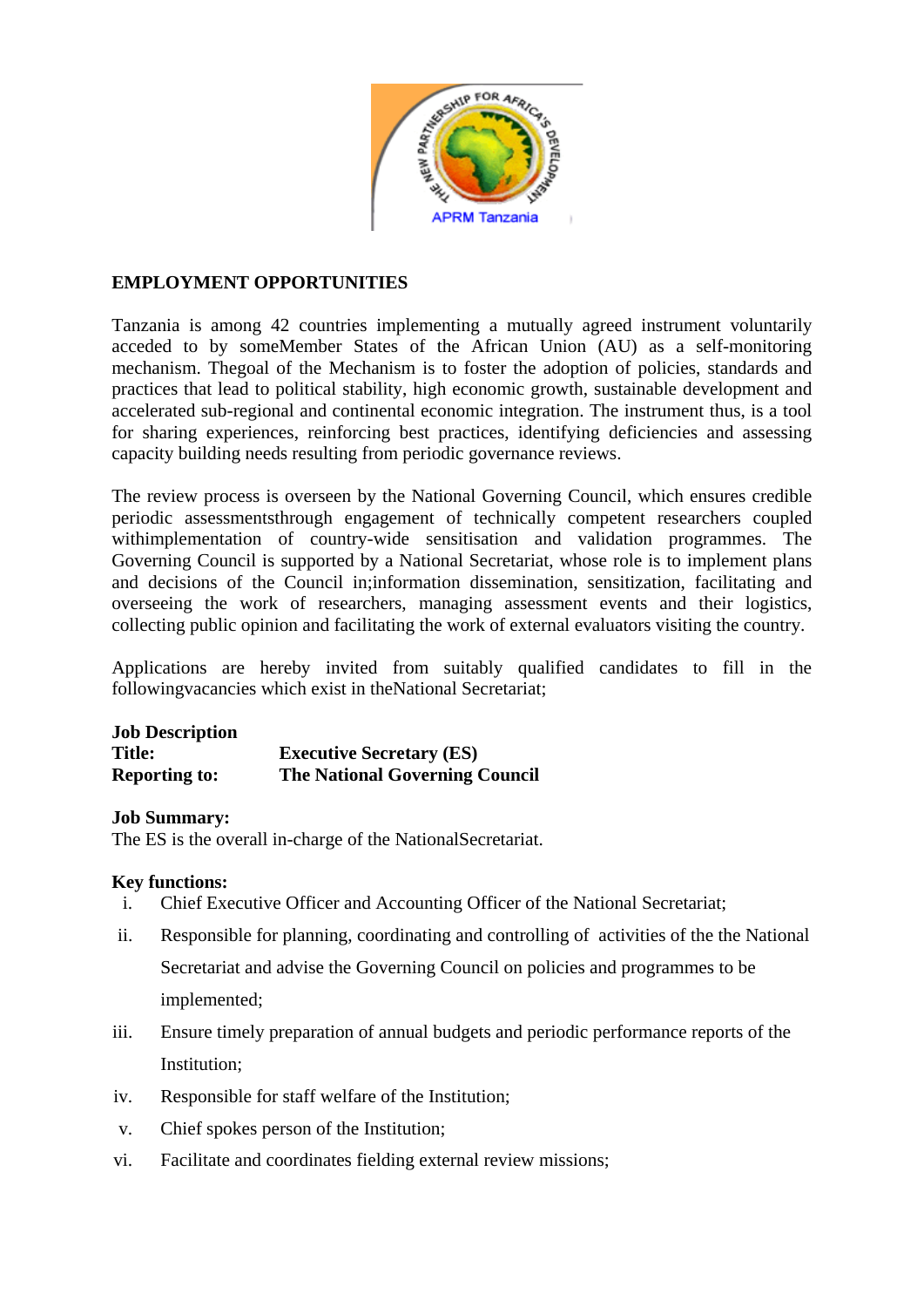- vii. Provide overall leadership of the NationalSecretariat;
- viii. Liaise with the Government, Development Partners and other Continental bodies on the activities ofthe Institution; and
- **ix.** Perform any other duties as may be directed by the Governing Council.

### **Qualifications, Skills and Experience**

- a) Masters degree at least in Public Administration, Economics, Business Administration, Law, Finance and Humanities related fields, a PHD will be an added advantage;
- b) At least 10 years working experience at a senior level in a reputable organization;
- c) Demonstrated ability to interact with Government establishment. Ability to interact with Development Partners will be an added advantage;
- d) Demonstrated ability to write to a very high standard as evidenced by previous examples of relevant work accomplished in the field;
- e) Fluency in spoken Kiswahili and English and ability to write lucid reports and documents in the said languages; knowledge of the other international languages will be an added advantage;
- f) Good knowledge of current development issues in Tanzania and National Development Strategies will be an addedadvantage;and
- g) Outstanding peer relations.

### **Job Description**

# **Title: Media and Communications Manager (MCM) Reporting to: Executive Secretary**

### **Job Summary:**

To assist the Governing Counciland the National Executive Secretary in providing the public with information on period governance review processes to be undertaken in Tanzania.

### **Key functions**

- i. Review and implement media and communication strategies of the institution;
- ii. Undertake promotion of the activities of the institution and create positive image thereof;
- iii. Coordinate preparation of the institution'spapers for workshops and conferences;
- iv. Liaise with the media in covering events in which the institutionparticipates;
- v. Coordinate press briefings for the institution;
- vi. Oversees the publication of reports, leaflets, brochures etc. regarding activities of the institution;
- vii. Coordinate preparation and production of the institutionarticles, programmes and news letters through various media channels;
- viii. Up-date the institutioninformation in the website and other relevant online platforms;